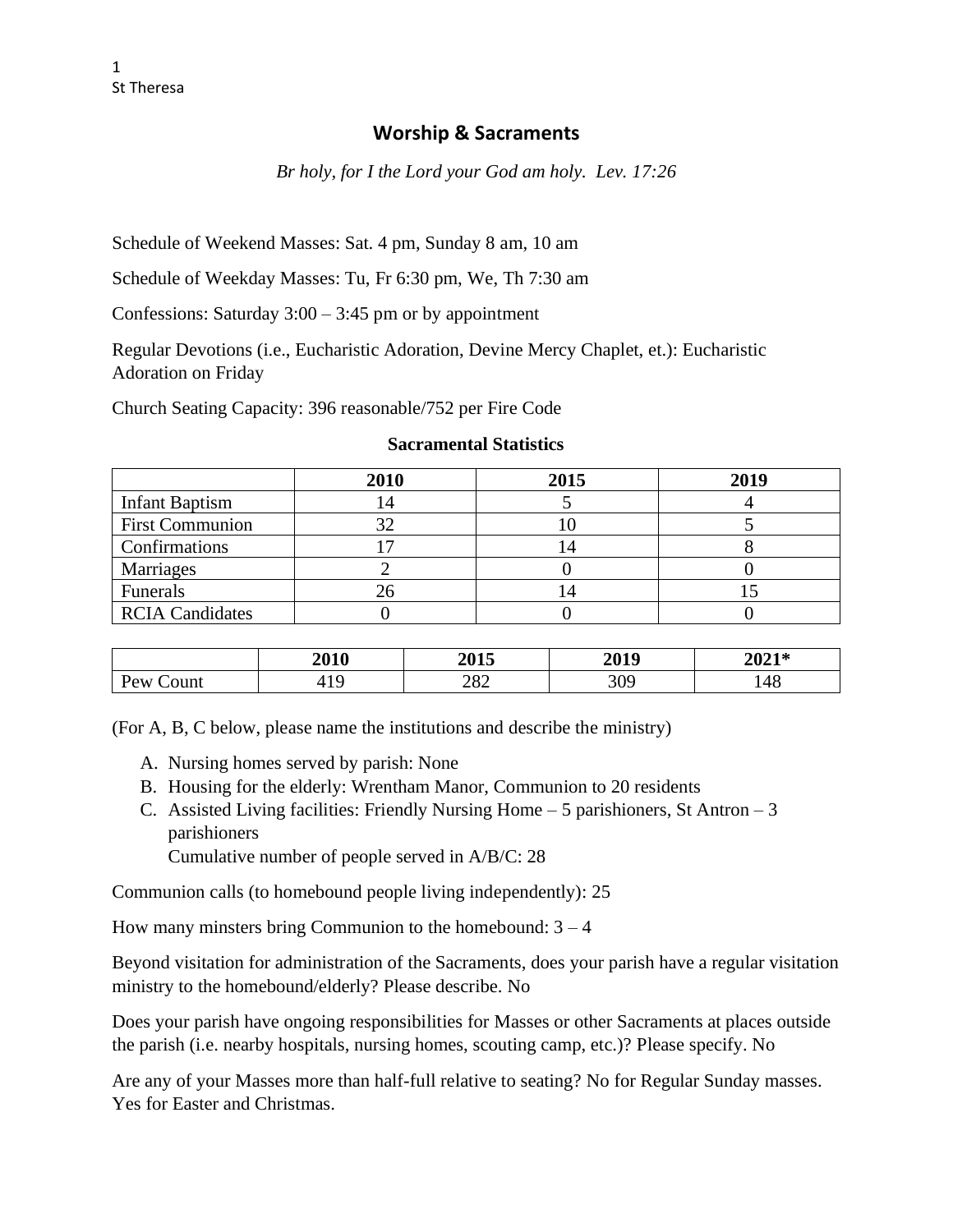# **Parish Ministries, Outreach, and Evangelization**

*He summoned the twelve and began to send them out two by two and gave them authority over unclean spirits. Mark 6:7*

Please list all the active ministries in the parish, the number of ministers serving in each ministry, and the number of people served.

| Name of Ministry                                 | Number of Ministers | Number Served |
|--------------------------------------------------|---------------------|---------------|
| <b>Adoration of the Blessed Sacrament</b>        |                     | $6 - 12$      |
| Adult Faith Formation - Meeting Christ in Prayer | $\overline{2}$      | $10 - 16$     |
| <b>Alter Servers</b>                             | 6                   |               |
| Choir                                            | $4 - 6$             |               |
| Children's Choir                                 | $6-8$               |               |
| Crowning of Mary                                 | $10 - 15$           |               |
| Coffee and                                       | $\overline{7}$      | $15 - 20$     |
| Cursillo Palanca                                 | $6 - 8$             | $25 - 30$     |
| <b>Envelope Counters</b>                         | 3                   |               |
| Extraordinary Ministers of Holy Communion        | $\overline{8}$      |               |
| Feast of St Therese - 3-day event                | $6 - 8$             | $100+$        |
| <b>Finance Committee</b>                         | $\overline{7}$      |               |
| <b>Food Pantry</b>                               | $\overline{2}$      |               |
| Hospitality - Greeters                           | 6                   |               |
| Lectors                                          | 8                   |               |
| Lenten Mission with Soup N Stations              | 10                  |               |
| Maintenance/Grounds                              | 9                   |               |
| Mission Adult/Youth                              | $10 - 12$           | $30 - 50$     |
| Partners in Charity                              | $\mathbf{1}$        |               |
| Prayer Shawl & More                              | $4 - 6$             |               |
| <b>Prayer Buddies</b>                            | $\overline{2}$      |               |
| <b>Religious Education</b>                       | 10                  |               |
| St Vincent de Paul                               | 3                   |               |
| Seniors Group                                    | $\overline{3}$      | $12 - 25$     |
| <b>Shut-in Visitation</b>                        | $3 - 4$             |               |
| <b>Social Committee</b>                          | 7                   |               |
| Social Media/Website/Bulletin/Flocknote          | $\overline{2}$      |               |
| <b>Thrift Shop</b>                               | $\overline{2}$      |               |
| <b>Vacation Bible School</b>                     | $6 - 10$            | $10 - 15$     |

## **Other Questions**

How has your parish change demographically in the last 10 years? Aging population and few new families.

How have your ministries evolved to respond to changes in demographics? None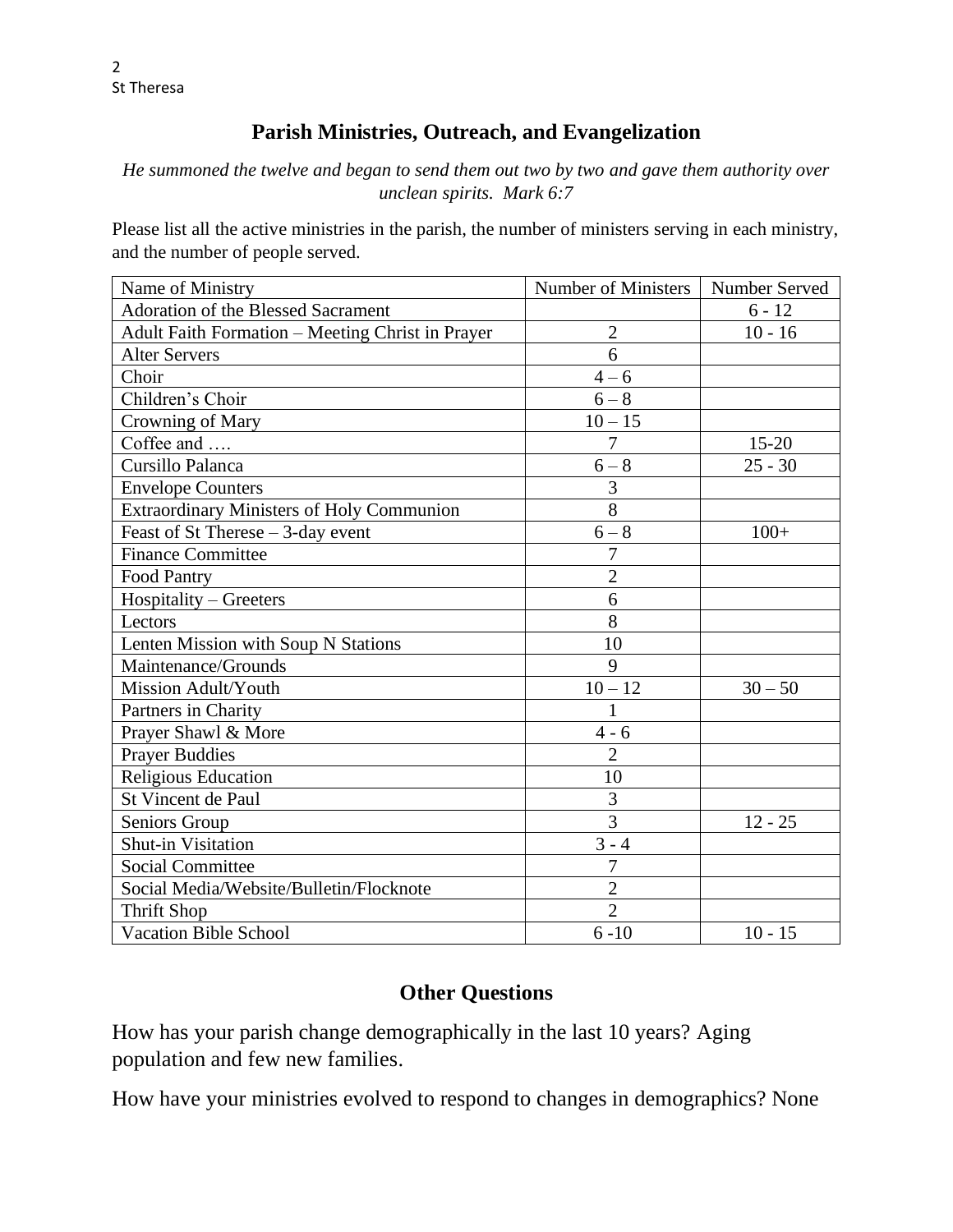Identify the strengths and challenges of your parish in responding the pastoral needs of the people in the area.

Do you find that the same people are involved in multiple ministries? Yes

Do you have difficulties getting new people involved in ministries? Yes

List the ministries or activities that have drawn people into the life of the parish? See Ministry List

What percentage of parishioners serving in ministries are under the age of 40? 25%

List the ministries or activities that serve those who are not members of the parish, especially those on the margins. Food Pantry, Thrift Shop, AA, St Vincent de Paul, Blue Mass, Elisha Project, NA, Prayer Shawl, Lenten Missions, Vacation Bible School

Over the last 10 years, has your parish become more vibrant or is it activity declining? Please explain. Vibrant. We had a lull in parish activities but are seeing a resurgence of people wanting to make the parish a more vibrant and welcoming community.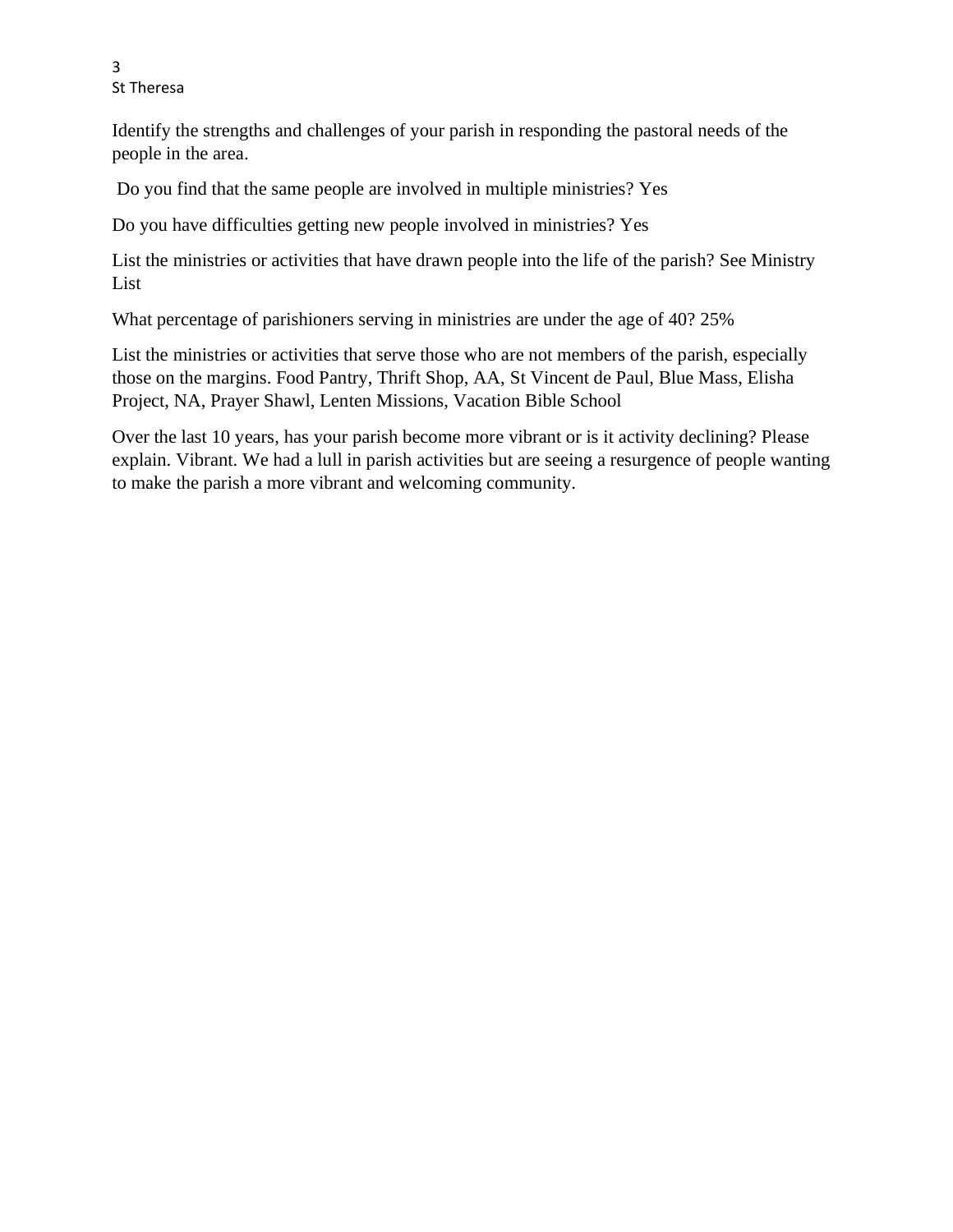## **Education**

*Go into the wide world and proclaim the gospel to every creature. Mark 16:15*

Number of children in parish religious education programs:

| $-$ |  |
|-----|--|
|     |  |

Number of children in Confirmation Preparation 2021: 8

Number of children/youths in Catholic schools: 2

Do you have an ongoing catechumenate? No

Do you have offerings in religious education for special needs students? No

Do you offer a homeschool religious education program? No

Are there adult education programs other than RCIA? Meeting Christ in Prayer

(Please use the grid below to list programs that are offered, when they are offered, the number of adults who participate, and who conducts these classes.)

| <b>Program</b>           | Dates                | # of Participants | Who conducts?   |
|--------------------------|----------------------|-------------------|-----------------|
| Meeting Christ in Prayer | Spring, Fall, Winter | 8 - 10            | <b>Bob Vose</b> |

Do you have sacramental preparation classes?

| <b>Baptism</b> | Yes | Fr. Thien              |
|----------------|-----|------------------------|
| Eucharist      | Yes | Toni Harvey, DRE       |
| Confirmation   | Yes | John Marino            |
| Marriage       | Yes | Fr. Thien, Deacon Tony |

Do you have professional staff to meet the educational needs of the parish (youth and adult)? Describe. We have a DRE and a Master Catechist.

If you do NOT have a certified religious educator (DRE, CRE, ARE), why not?

Describe how your facilities serve your educational needs? Do you require additional resources?

Our religious education program runs from September to May on a weekly basis. Currently grades 1 thru 8 meet on Sundays from 8:30am until 9:45am. This allows for our students and families to attend either 8:00am Mass or 10:00am Mass. Our Confirmation Candidates in grades 9 and 10 meet Monday nights from 6pm until 7:30pm. They have their own Mass from 6:00pm until 6:30pm then classroom session from 6:30pm to 7:30pm.

3 years ago, we introduced a new 2-year program called Jesus and Me (J.A.M.) in order to accommodate a younger population and grow our grade 1 thru 10 religious education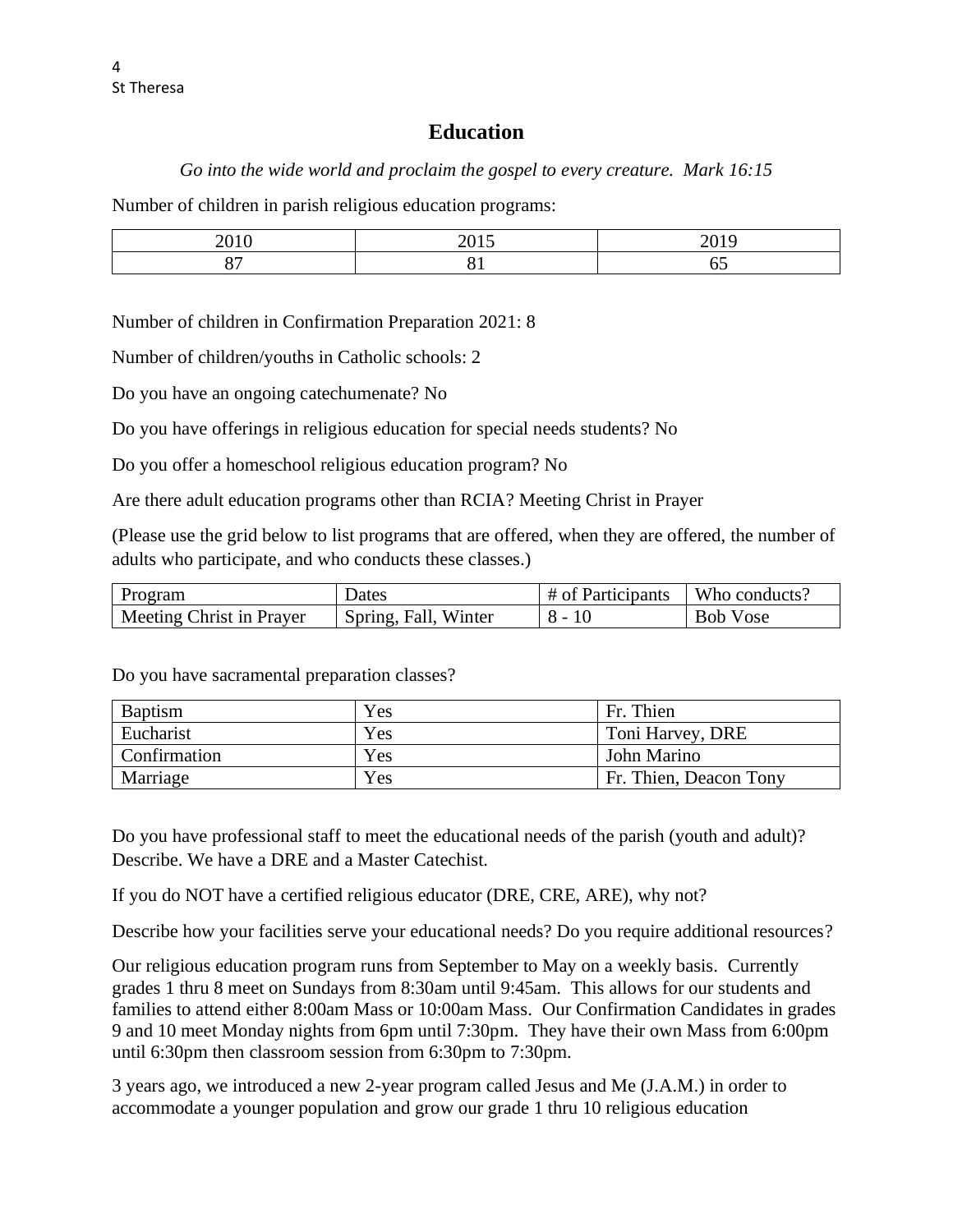programs. This serviced PreK-K aged children. The program consistently had 6 students enrolled. Today, each of these students remained in our program and are in the grade 2 Sacrament classroom. Unfortunately, due to COVID, this program is not running.

Additional resources are welcome, but at this time they are met.

Assuming there are some children in the parish that do not participate in your educational offerings, what do you estimate is the percentage of children in the parish that do participate?

Of our families in the parish that have school aged children, I estimate 90% are a part of our religious education program.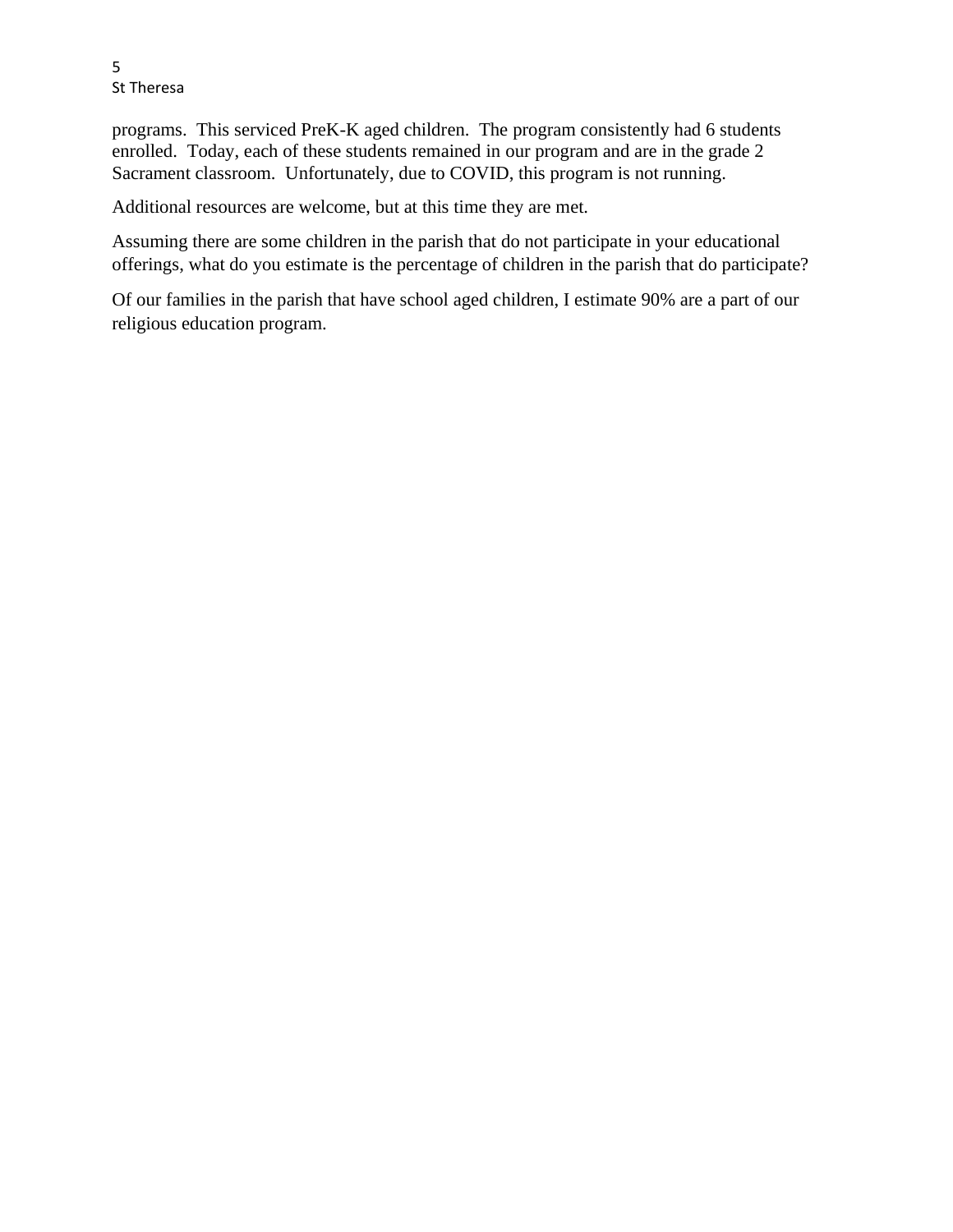## **Parish Staff**

*For we do not preach ourselves but Jesus Christ as Lord, and ourselves as your servants for the sake of Jesus. Everything indeed is for you, so that grace bestowed in abundance on more and more people may cause thanksgiving to overflow for the glory of God. 2 Cor 4:5-6, 15*

Please indicate number for each category and whether the position is full-time or part-time

|                            | # Full-time | # Part-time | # Volunteer    |
|----------------------------|-------------|-------------|----------------|
| Deacon                     |             |             |                |
| <b>Pastoral Assistance</b> |             |             |                |
| <b>DRE</b>                 |             |             |                |
| <b>CRE</b>                 |             |             |                |
| ARE                        |             |             |                |
| <b>Youth Minister</b>      |             |             |                |
| Parish Secretary           |             |             | $\overline{2}$ |
| <b>RE</b> Secretary        |             |             |                |
| <b>Business Manager</b>    |             |             |                |
| Director of Music          |             |             |                |
| Music Minister             |             |             |                |
| Other                      |             |             |                |
| Other                      |             |             |                |

### **Domestic**

|              | $#$ Full-time | # Part-time | # Volunteer |
|--------------|---------------|-------------|-------------|
| Cook         |               |             |             |
| Housekeeper  |               |             |             |
| Janitorial   |               |             |             |
| Cemetery     |               |             |             |
| <b>Other</b> |               |             |             |

### **Other Questions**

What staffing needs, if any, are unmet? None

If trained staffing is inadequate, who is presently doing these tasks? Volunteers

Could you afford to additional staff? A Part-time secretary only

What will your staffing needs be in the near future? Please specify. Part-time Secretary

What kinds of professional development are offered to the staff? N/A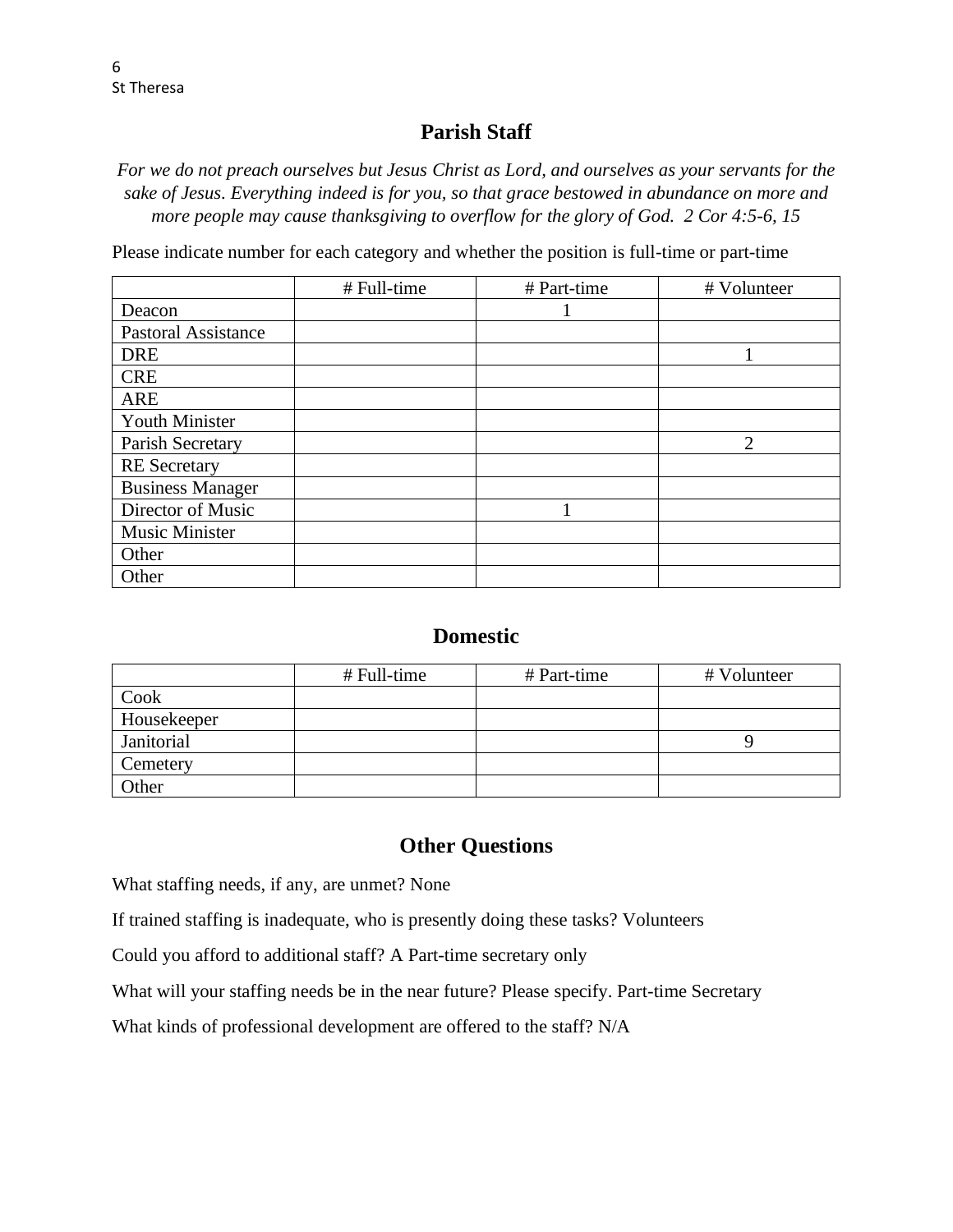### **Fiscal/Physical**

*"I tell you truly, this poor widow put in more than all the rest, for those others have all made offerings from their surplus wealth, but she from her poverty, has offered her whole livelihood.". Luke 21:3-4*

Total number of households: ~200 Active families

When was the last parish census taken? Unknown

Over the last ten years, has the number of families increased decreased X.

By how much?

Of your families, how many contribute on a regular basis: 128

how many contribute occasionally through the year: 20 - 30

Ave. weekly income: \$3,281

DEF loan(s): None

Unpaid interest on DEF loans: None

Are any DEF savings accounts "restricted"? If so, please identify the accounts and restrictions. No

Is all Church property (church, rectory, hall, school, garage, convent, etc.) in good repair? Yes

If not, specify:

Pending Capital improvements/repairs? Estimated cost of these improvements/repairs. None

Total annual fuel cost: \$13,000 or consumption (#of gal) 6,300.

Type of fuel: Oil

Does the parish have a Finance Council? Yes

Please attach a current "Parish Annual Financial Report".

Is there a cemetery affiliated with your parish? If yes, does the cemetery have any outstanding debt? Is there a perpetual care fund for the cemetery? No cemetery

### **Other Questions**

Given the above information, does your income meet the needs of the parish? Yes

If not, how much more a week/year would be necessary to pay existing and pending expenses?

Is the parish capable of raising enough income to meet its needs? What about in the future? Yes

What do you do to raise additional funds? Donations, Social events – Dinners, Raffles, Yard Sales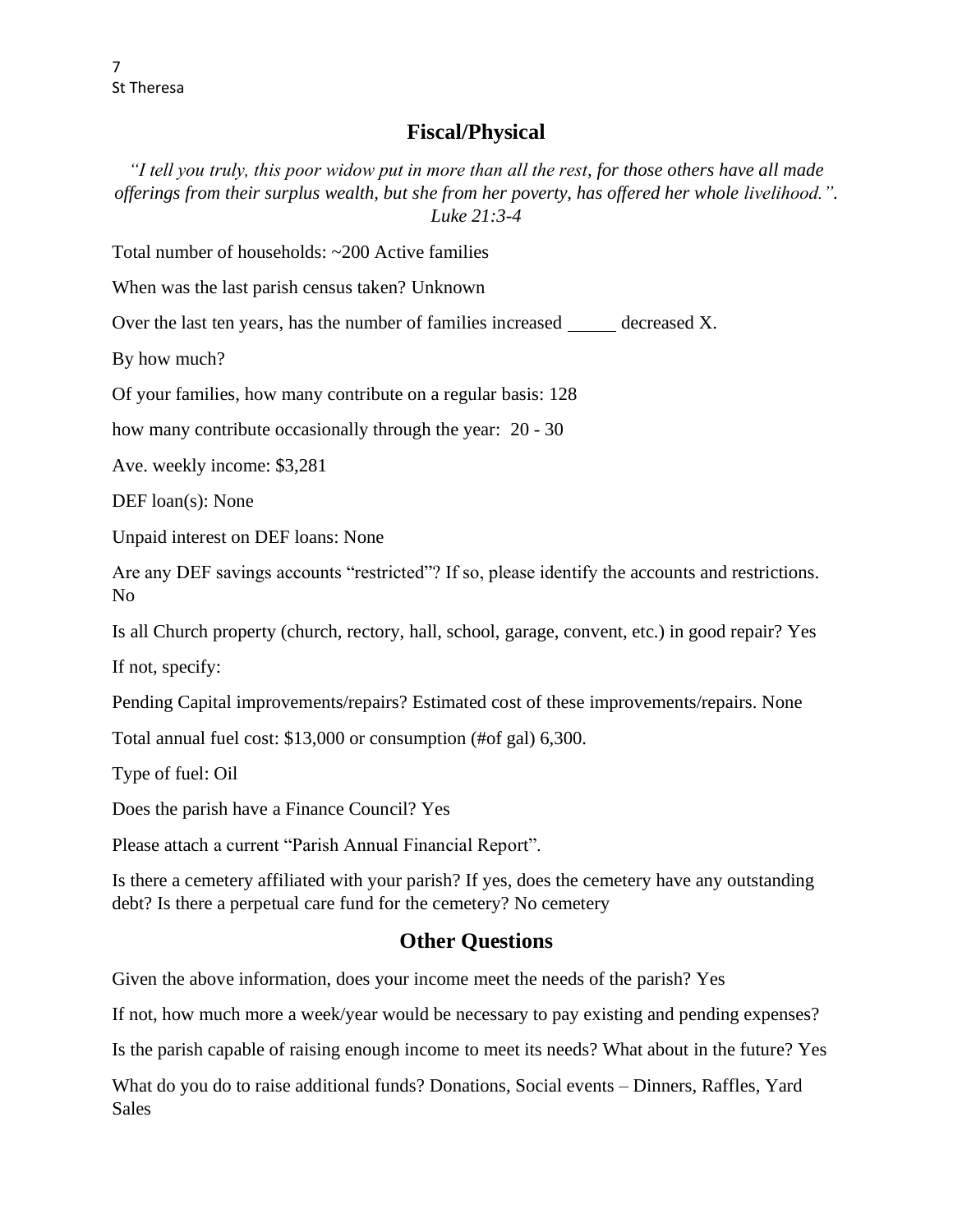If additional staffing, such as pastoral associate or a Director of Religious Education, is necessary, how big an increase in income will be needed? N/A

Given the condition of your property, the parish population, and the number of regularly contributing families, can you afford the necessary repairs and renovations needed? Yes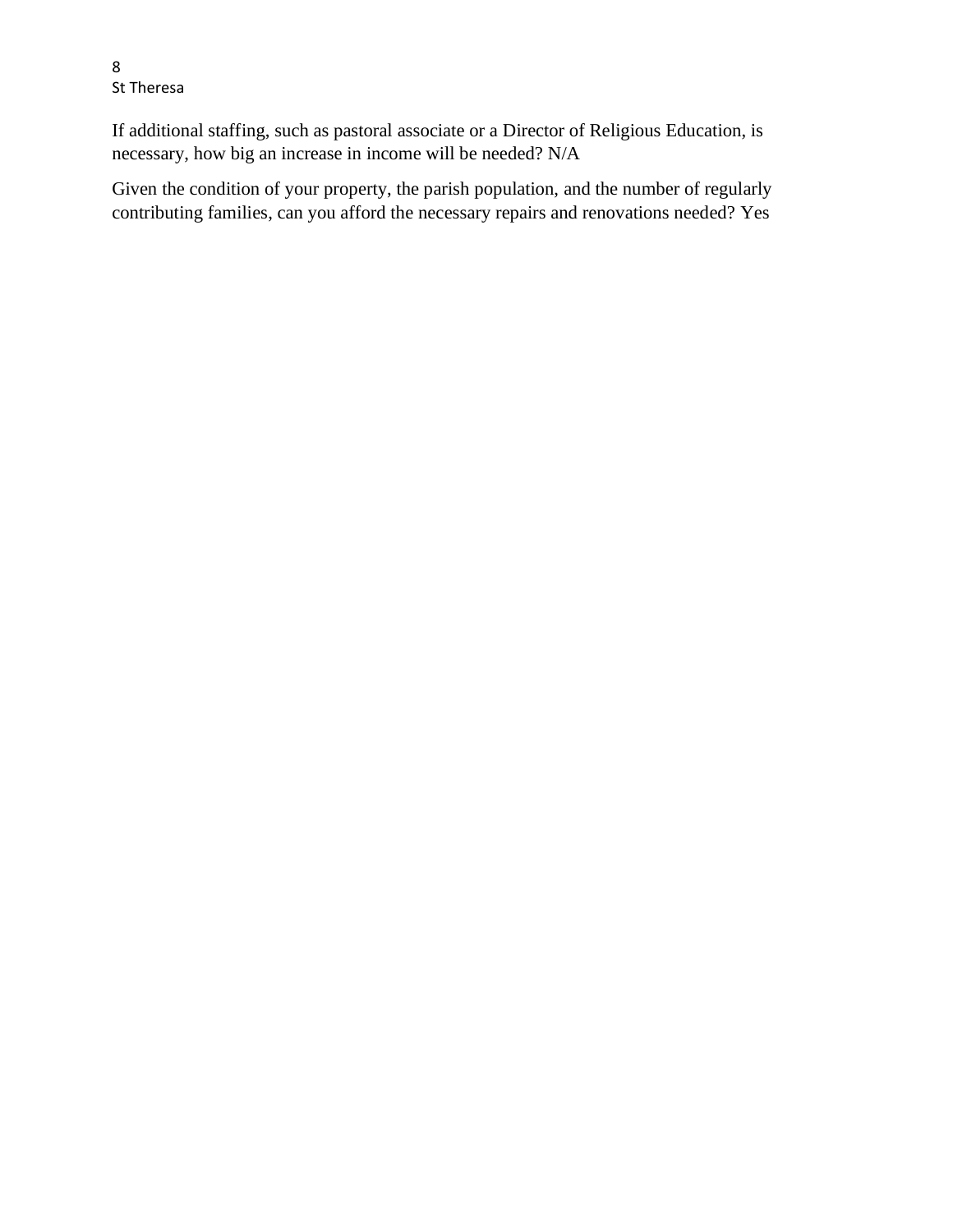|                                                                                  | September 1, 2020 - August 31, 2021 | <b>Parish Annual Financial Report</b> |                                              |
|----------------------------------------------------------------------------------|-------------------------------------|---------------------------------------|----------------------------------------------|
| Parish                                                                           | St. Theresa's Parish                | City                                  | Blackstone, MA                               |
| <b>Operating Receipts</b><br>\$110,478<br>Offertory Collections                  |                                     |                                       |                                              |
| Religious Education Income                                                       | \$1,860                             |                                       |                                              |
| Gifts/Bequests \$25,989                                                          |                                     |                                       |                                              |
| Diocessn and National Collections<br>Other Income:<br>Social Commitee Fundrasing | \$6,744                             | \$2,250                               |                                              |
| Easter And Christmas Flowers                                                     |                                     | \$1,488                               |                                              |
| Capital Improvment & Fuel & Maintenance                                          |                                     | \$15,078                              |                                              |
| Other                                                                            |                                     | \$13,474                              |                                              |
| \$177,361<br><b>Total Operating Receipts</b>                                     |                                     |                                       |                                              |
| <b>Operating Disbursements</b><br><b>Salaries</b><br>\$27,594<br>Priest          |                                     |                                       |                                              |
| \$6,054<br>Lay Employees                                                         |                                     |                                       |                                              |
| Frings Benefits<br>\$12,684<br>Priest                                            |                                     |                                       |                                              |
| Lay Employees<br>\$4,031                                                         |                                     |                                       |                                              |
| Administrative Expenses                                                          | \$14,323                            |                                       |                                              |
| <b>Church Operating Expenses</b>                                                 | \$6,663                             |                                       |                                              |
| Rectory Operating Expenses                                                       | \$4,218                             |                                       |                                              |
| Parish Center Operating Expenses                                                 | \$1,096                             |                                       |                                              |
| Religious Education<br>\$1,678                                                   |                                     |                                       |                                              |
| Diocesan and National Collections                                                | \$4030                              |                                       | W.                                           |
| SD.<br>Committee Expenses                                                        |                                     |                                       |                                              |
| Catholic School Assessments                                                      | S0                                  |                                       |                                              |
| Other:                                                                           |                                     | \$38,405                              |                                              |
| Catedraticum & Insurance                                                         |                                     |                                       |                                              |
| Miscellaneous & Repairs                                                          |                                     | \$37,119                              | Note: \$19,347 Under Ground Oil Tank Removal |
| Marshall & Ogletree Organ Builder                                                |                                     | \$19,157                              |                                              |

 $\hat{E}$